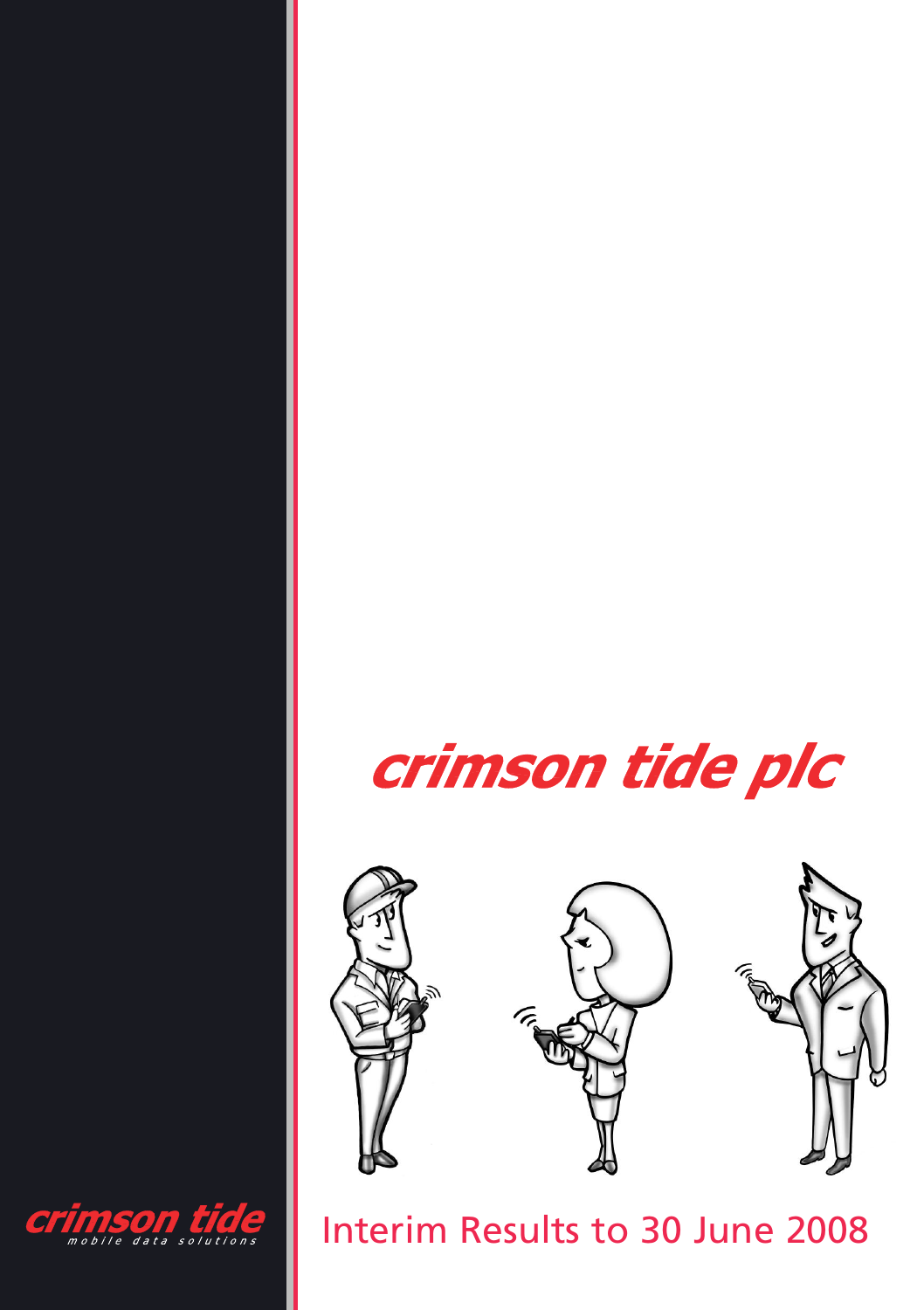Barrie Whipp, Executive Chairman, commented:

"We continue to make good progress as our customer base and revenues continue to grow".

# Highlghts

Turnover

**up27%**

Loss Before Tax

**reduced by 34%**

## Further growth

**in long-term contracted revenues**



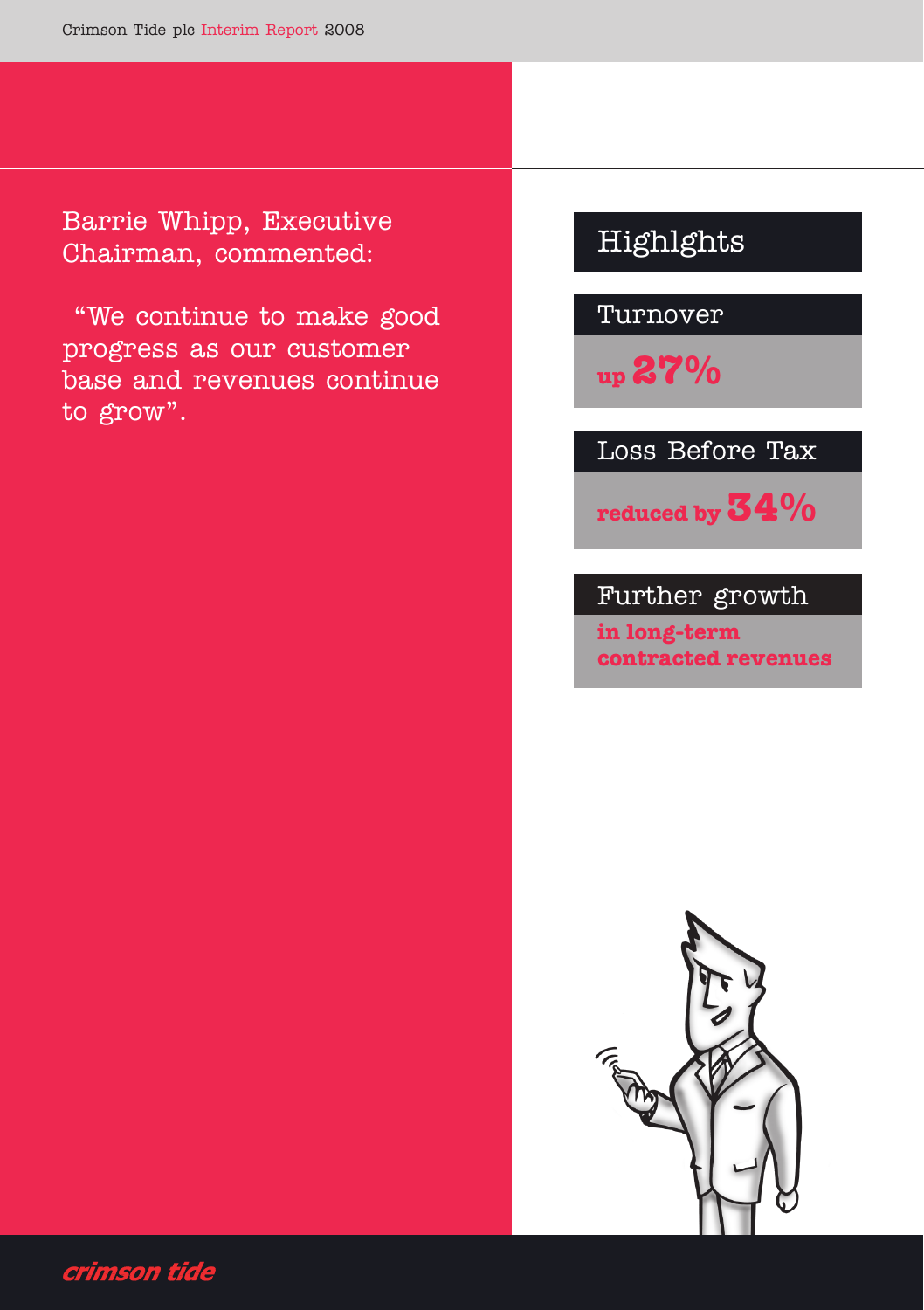## Chairman's Statement

I am pleased to report on your Company's progress in the first half of the year to 30 June 2008. We have continued to make progress with our business model. Turnover for the period increased to £902,000, an increase of 27% over the comparative period last year.

All areas of the business contributed to the growth and at the EBITDA level the loss for the half year was £126,000, a substantial reduction on the comparative period last year of £222,000. The management continue to work hard on reducing the loss on a monthly basis and are focused on achieving break-even at the earliest opportunity.

The book of contracted revenues from our subscription based business continued to grow. The most pleasing aspect is the further business secured from our existing customers, both in number of users and term of contract. We recently secured our first five year subscription contract and, during the period, we extended the first three year contract we entered into by a further two years.

Our business in Ireland underwent a structural change during the period as we worked on switching the focus from immediate revenue opportunities to

subscription based business. In addition, technical staff from Dublin have assisted with UK deliverables. The contribution from Ireland in profit terms was therefore below the previous period but management believes that we are creating a better long term business model for this part of our business.

Our voice and data mobile telecommunications connections and ancillary income have increased and we are increasing our ability to deliver a full range of solutions in this field.

The second half of the year will be exciting as we attempt to secure business from our extensive sales pipeline. The volume of opportunities is very high, some of which are large in numbers of subscribers and, by nature, take longer to negotiate. Furthermore, we are implementing a range of new Microsoft technologies that will improve margins in the medium and long term. The business opportunities remain very encouraging and the management is highly focused on delivering profitability.

Barrie Whipp Executive Chairman 24 September 2008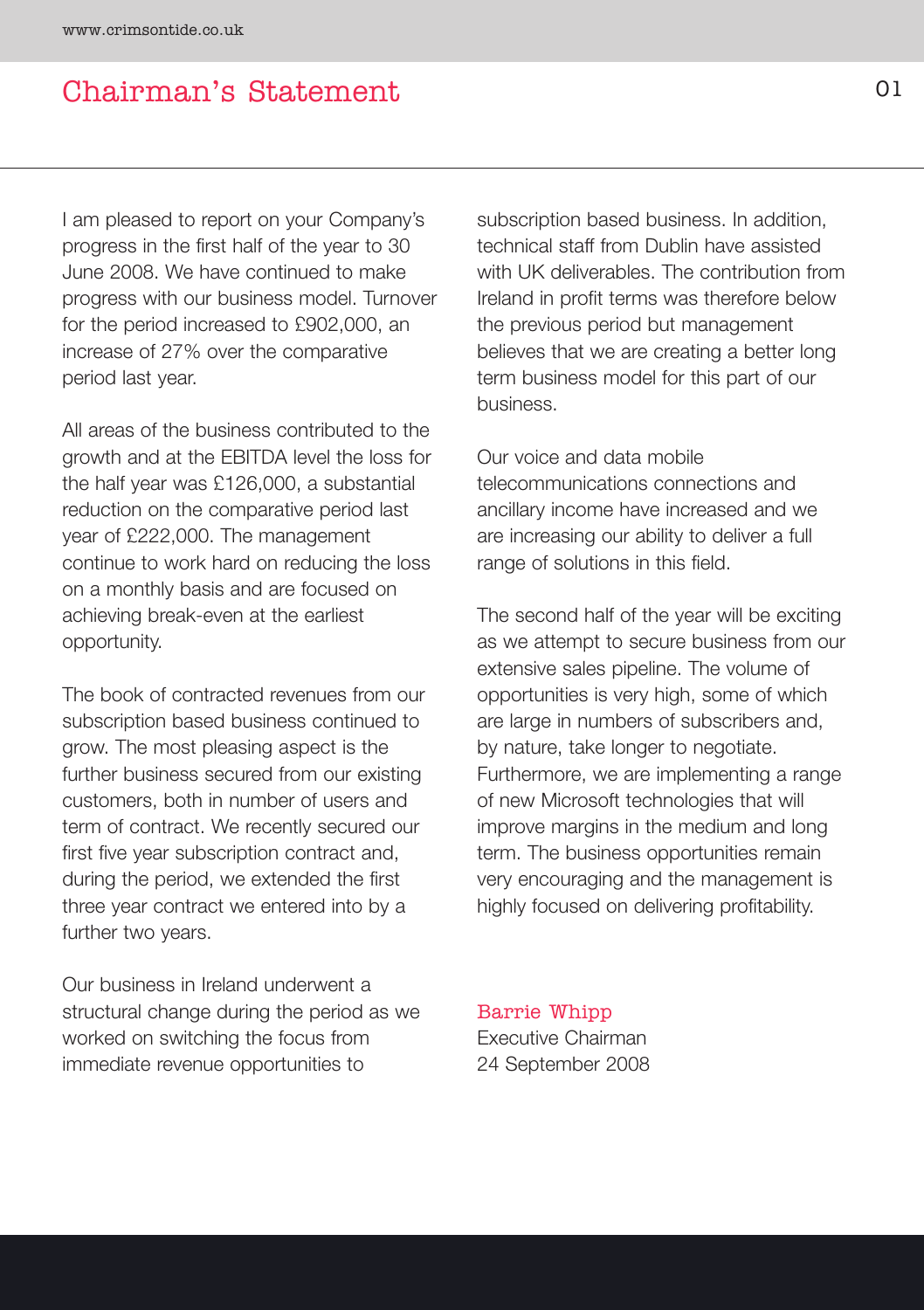## 02 Operational Review

In first six months of 2008, the Group has consolidated its position, adding more longterm subscribers and increasing the book of contracted revenues, continuing the progress made last year. Our strategic shift from one-off sales of software solutions to contracted, subscription based, business is proving successful and we expect to maintain this trend.

The market for our mobile data solutions continues to grow as technology improvements and business awareness of the potential productivity gains, both help add to demand. The Crimson Tide subscription model makes these solutions even more attractive because customers are able to quickly implement proven applications without incurring the capital cost usually associated with information technology solutions. In the current economic climate, it is more important than ever that we are able to clearly demonstrate an immediate return on investment for our customers without them incurring any capital expenditure. We continue to focus our marketing on these benefits and have found trade shows in particular, a good way to generate new leads and grow our opportunity pipeline.

As our customer base has increased, so too has our portfolio of mobility solutions focused on specific vertical markets.

Facilities management, cleaning, and health and safety are particular areas where our targeted solutions have been well received. We are starting now to see the uptake of these in the Irish market, where the business has increasingly moved away from outright sales to subscription business. The shortterm downside of this move is that revenues and profits in Ireland have fallen in the first six months of 2008 but as we are increasingly demonstrating in the U.K., the medium and long term benefits of secure subscription business, stretching out a number of years, is ultimately the best option for shareholders.

Our new sales resources have plenty of opportunities to progress and recent new staff additions have freed up both sales and technical staff to more quickly implement our solutions. Overheads remain under close scrutiny and are well managed. Crimson Tide's employees as a whole, continue to perform exceptionally well and we intend to reward some through our Enterprise Management Incentive (EMI) share option scheme which will also help to keep operating costs down. As before, the options will be aligned to shareholders' aims, only being exercisable if the Group's share price increases. I would again like to take this opportunity to thank the whole Crimson Tide team for their continuing dedication and hard work.

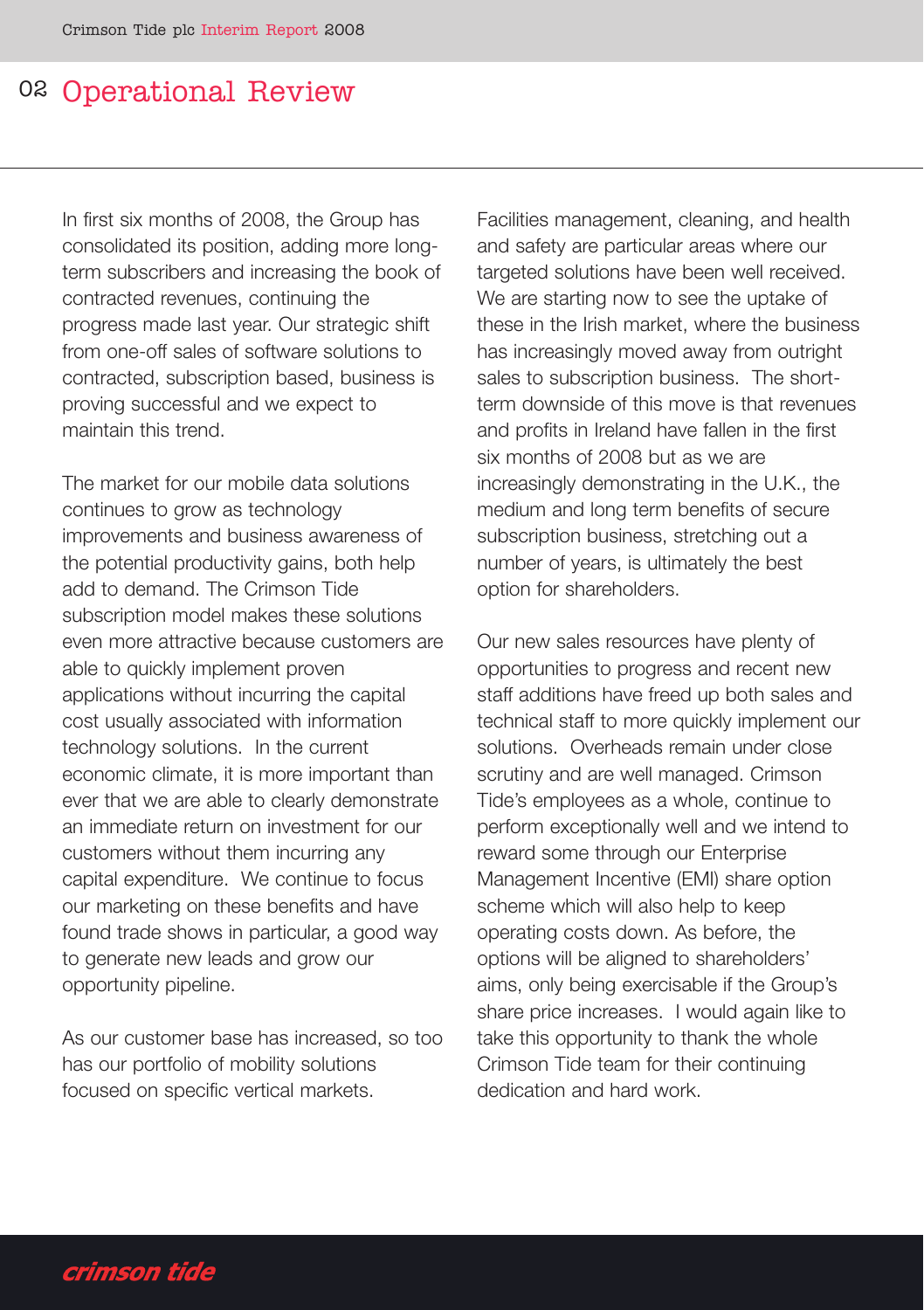We are pleased with our progress, especially as we were frustrated by limited cash resources in the first half of the year. The placing completed at the end of April which realised £272,500 net of expenses and the new loan facility of up to £300,000 announced in August, now leave us well positioned to accelerate our growth over the second half of 2008 and beyond.

#### Stephen Goodwin

Chief Executive 24 September 2008

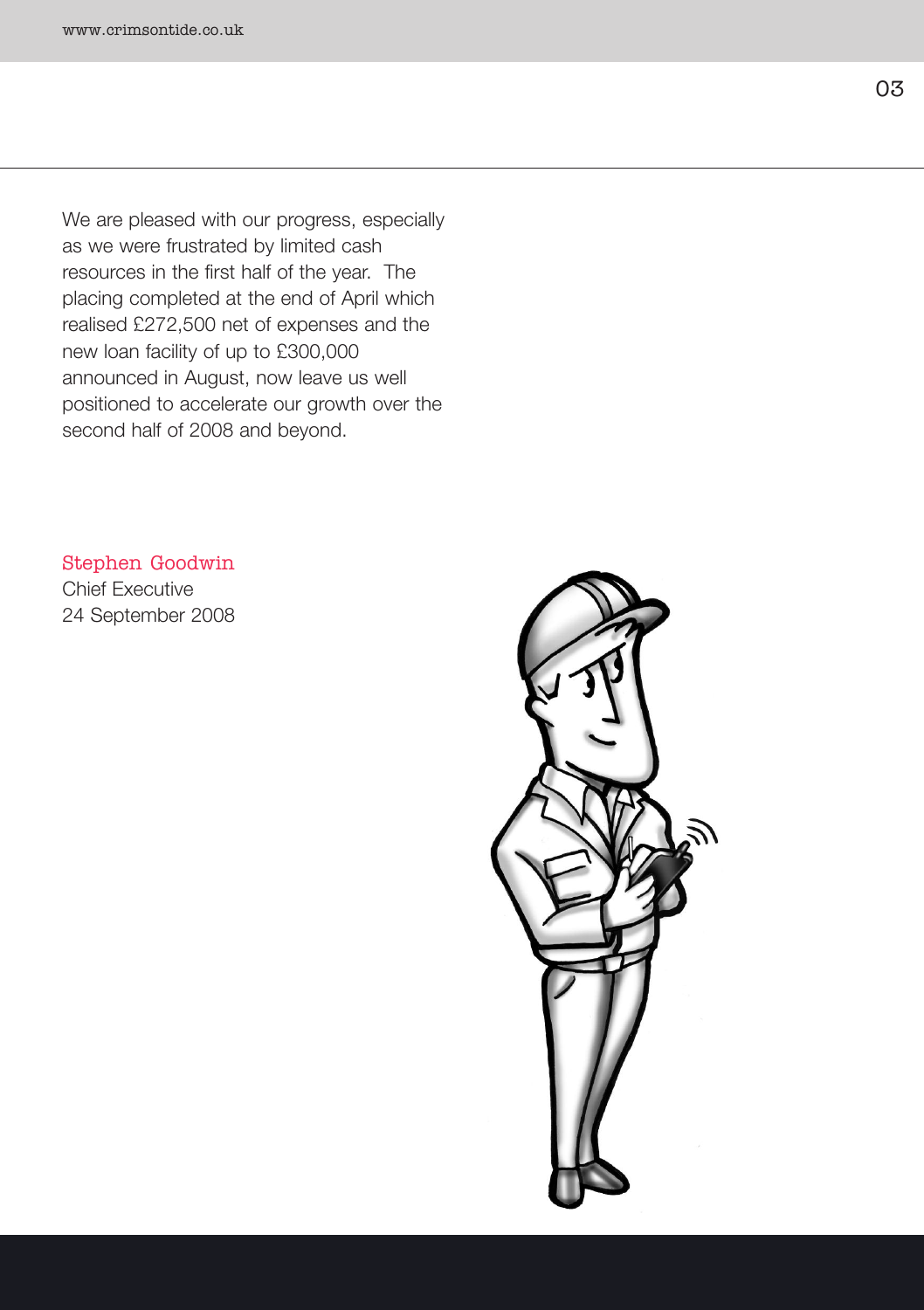# 04 Unaudited consolidated income statement

for the 6 months to 30 June 2008

|                                                                 | Unaudited<br>6 Months ended<br>30 June<br>2008 | <b>Unaudited</b><br>6 Months ended<br>30 June<br>2007 | Audited<br>12 Months ended<br>31 December<br>2007 |
|-----------------------------------------------------------------|------------------------------------------------|-------------------------------------------------------|---------------------------------------------------|
|                                                                 | £000                                           | £000                                                  | £000                                              |
| Revenue                                                         | 902                                            | 715                                                   | 1,674                                             |
| Cost of sales                                                   | (416)                                          | (307)                                                 | (745)                                             |
| Gross profit                                                    | 486                                            | 408                                                   | 929                                               |
| Total operating expenses                                        | (638)                                          | (648)                                                 | (1,328)                                           |
| Loss from operations                                            | (152)                                          | (240)                                                 | (399)                                             |
| Interest income                                                 |                                                | 7                                                     | 10                                                |
| Interest payable and similar charges                            | (7)                                            | (8)                                                   | (19)                                              |
| Loss before taxation                                            | (159)                                          | (241)                                                 | (408)                                             |
| Tax on loss on ordinary activities                              |                                                |                                                       |                                                   |
| Loss for period attributable to equity holders<br>of the parent | (159)                                          | (241)                                                 | (408)                                             |
| Loss per share                                                  |                                                |                                                       |                                                   |

| Basic and diluted loss per ordinary share | $(0.05)$ p | $(0.09)$ p | (0.14)p |
|-------------------------------------------|------------|------------|---------|
|                                           |            |            |         |

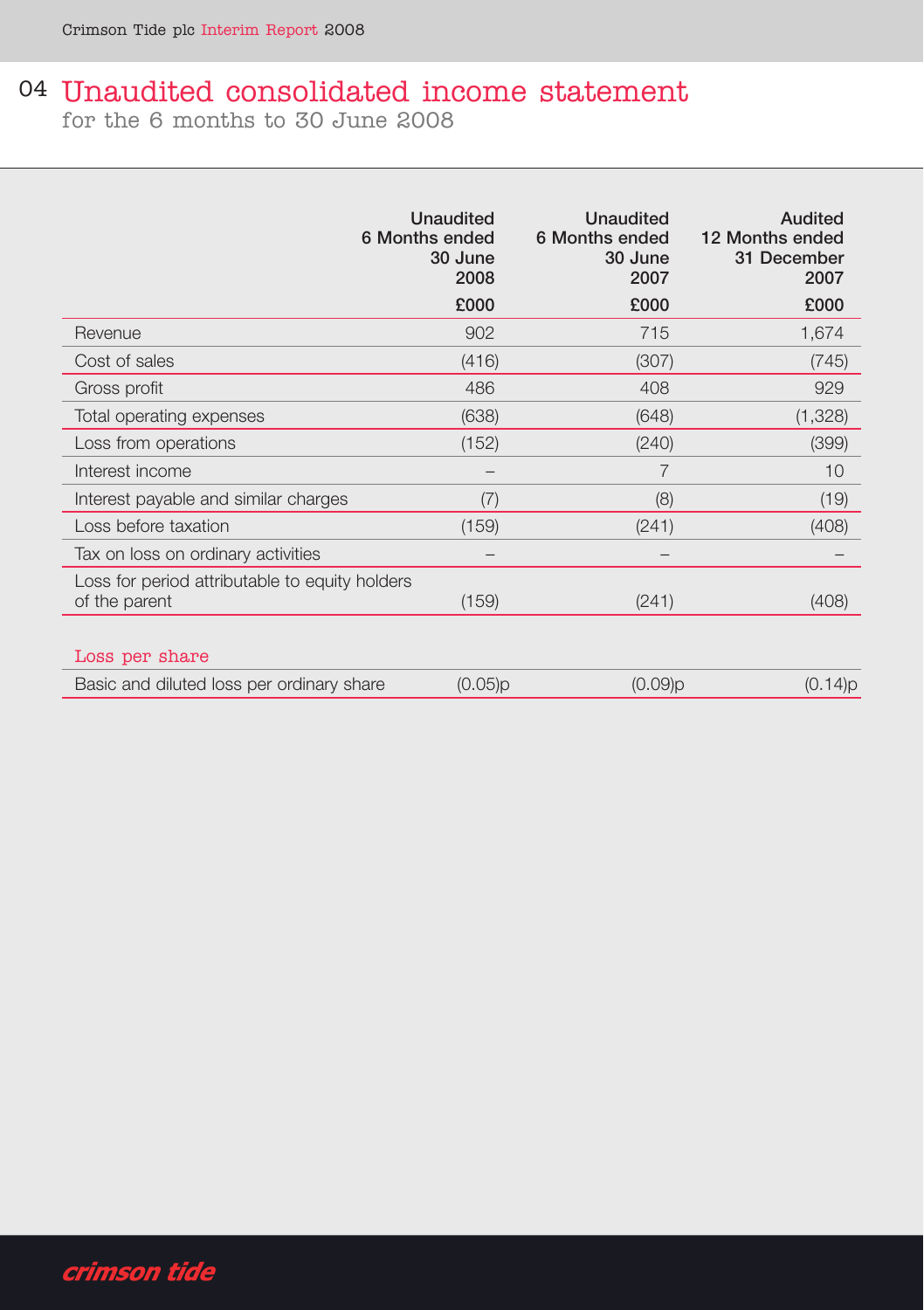## Unaudited consolidated balance sheet as at 30 June 2008

|                                              | <b>Unaudited</b><br>As at<br>30 June<br>2008 | <b>Unaudited</b><br>As at<br>30 June<br>2007 | <b>Audited</b><br>As at<br>31 December<br>2007 |
|----------------------------------------------|----------------------------------------------|----------------------------------------------|------------------------------------------------|
|                                              | £000                                         | £000                                         | £000                                           |
| Assets                                       |                                              |                                              |                                                |
| <b>Fixed Assets</b>                          |                                              |                                              |                                                |
| Intangible assets                            | 869                                          | 850                                          | 889                                            |
| Equipment, fixtures & fittings               | 23                                           | 27                                           | 29                                             |
| Total non current assets                     | 892                                          | 877                                          | 918                                            |
| <b>Current Assets</b>                        |                                              |                                              |                                                |
| Inventories                                  | 27                                           | 23                                           | 25                                             |
| Trade and other receivables                  | 499                                          | 290                                          | 383                                            |
| Cash and cash equivalents                    | 71                                           | 267                                          | 175                                            |
| <b>Total current assets</b>                  | 597                                          | 580                                          | 583                                            |
| <b>Total assets</b>                          | 1,489                                        | 1,457                                        | 1,501                                          |
| Equity and liabilities<br>Equity             |                                              |                                              |                                                |
| Share capital                                | 6,038                                        | 5,789                                        | 5,790                                          |
| Capital redemption reserve                   | 49                                           | 49                                           | 49                                             |
| Share premium                                | 1,041                                        | 1,010                                        | 1,006                                          |
| Other reserves                               | 499                                          | 457                                          | 507                                            |
| Reverse acquisition reserve                  | (5, 244)                                     | (5, 244)                                     | (5, 244)                                       |
| Retained earnings                            | (1,730)                                      | (1,404)                                      | (1, 571)                                       |
| <b>Total equity</b>                          | 653                                          | 657                                          | 537                                            |
| <b>Creditors</b>                             |                                              |                                              |                                                |
| Amounts falling due within one year          | 751                                          | 681                                          | 862                                            |
| <b>Creditors</b>                             |                                              |                                              |                                                |
| Amounts falling due after more than one year | 85                                           | 119                                          | 102                                            |
| <b>Total liabilities</b>                     | 836                                          | 800                                          | 964                                            |
| Total equity and liabilities                 | 1,489                                        | 1,457                                        | 1,501                                          |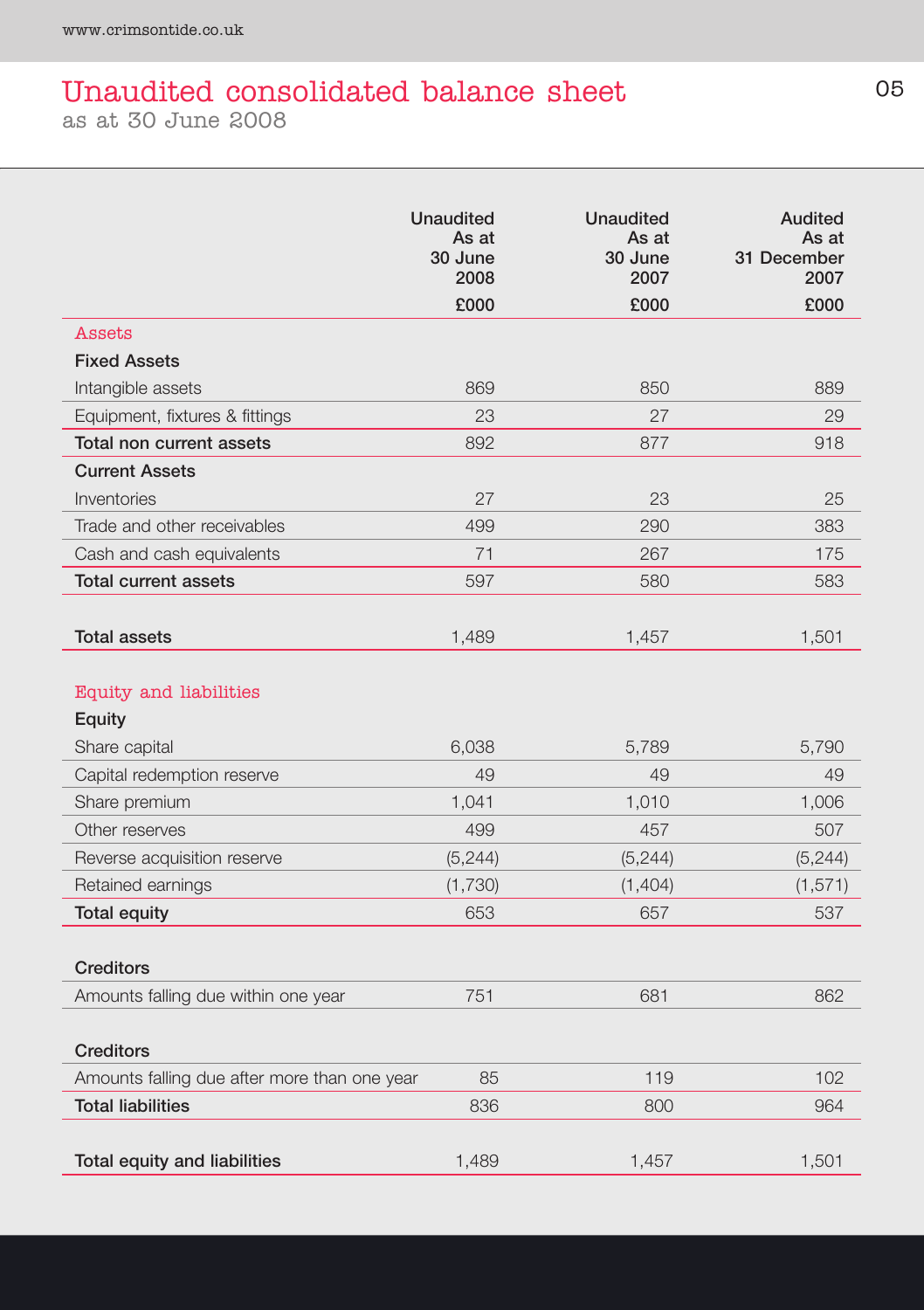## 06 Unaudited consolidated statement of changes in equity as at 30 June 2008

|                                                       | Share<br>Capital         | Capital<br>redemption<br>reserve | Share<br>premium         | Other<br>reserves | Reverse<br>acquisition<br>reserve | Retained<br>earnings | <b>Total</b> |
|-------------------------------------------------------|--------------------------|----------------------------------|--------------------------|-------------------|-----------------------------------|----------------------|--------------|
|                                                       | £000                     | £000                             | £000                     | £000              | £000                              | £000                 | £000         |
| Balance as at 31<br>December 2006                     | 5,679                    | 49                               | 915                      | 457               | (5, 244)                          | (1, 163)             | 693          |
| Loss for the period                                   |                          |                                  | $\overline{\phantom{0}}$ |                   |                                   | (241)                | (241)        |
| Proceeds from new<br>shares issued<br>during 6 months | 110                      |                                  | 95                       |                   |                                   |                      | 205          |
| Balance as at<br>30 June 2007                         | 5,789                    | 49                               | 1,010                    | 457               | (5, 244)                          | (1,404)              | 657          |
|                                                       |                          |                                  |                          |                   |                                   |                      |              |
| Balance as at 31<br>December 2007                     | 5,790                    | 49                               | 1,006                    | 507               | (5, 244)                          | (1,571)              | 537          |
| Loss for the period                                   | $\overline{\phantom{0}}$ |                                  | $\overline{\phantom{0}}$ |                   |                                   | (159)                | (159)        |
| Proceeds from<br>new shares issued<br>during 6 months | 248                      |                                  | 35                       |                   |                                   |                      | 283          |
| Translation<br>movement                               |                          |                                  |                          | (8)               |                                   |                      | (8)          |
| Balance as at<br>30 June 2008                         | 6,038                    | 49                               | 1,041                    | 499               | (5, 244)                          | (1,730)              | 653          |

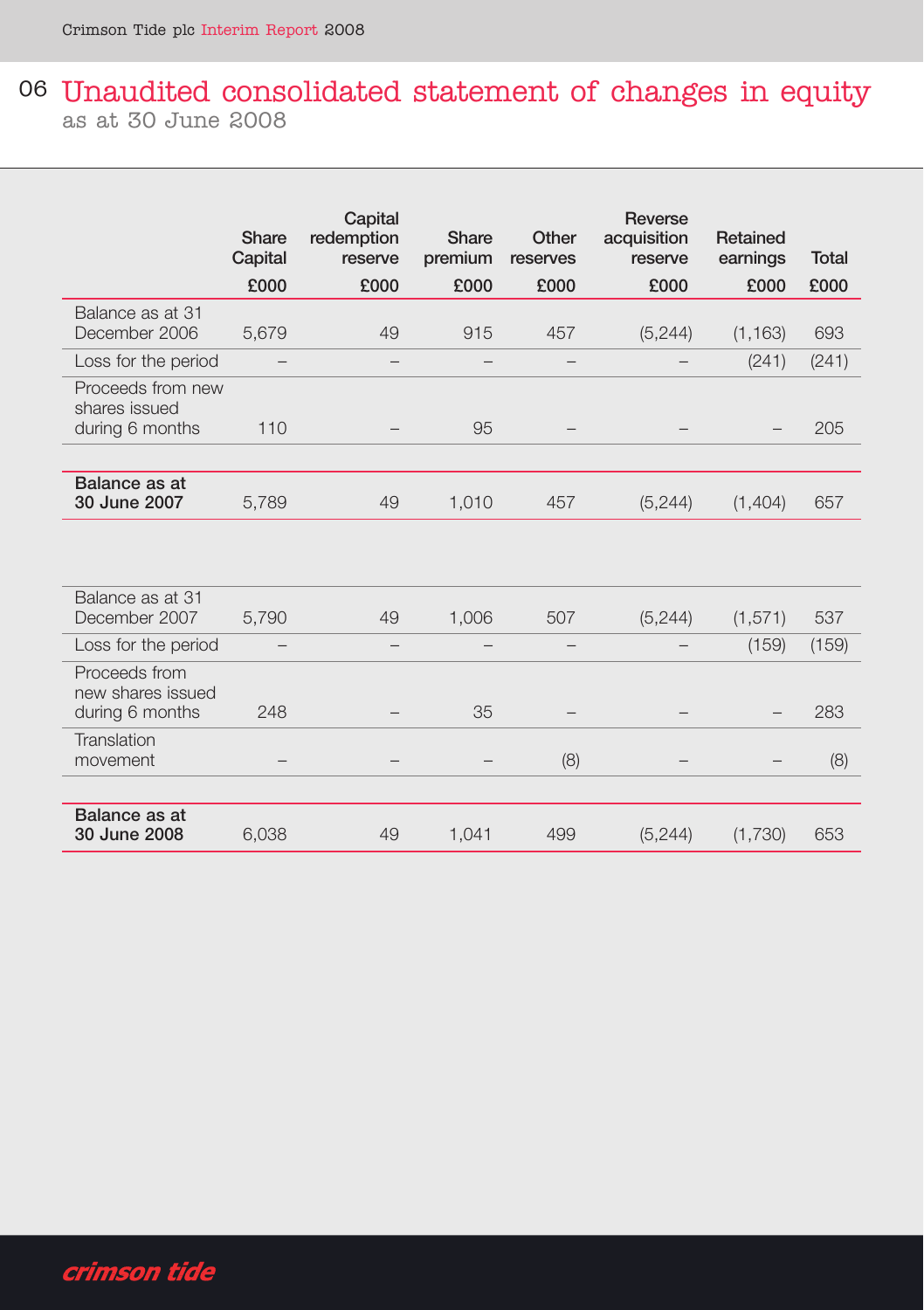# Unaudited consolidated statement of cashflows

for the 6 months to 30 June 2008

|                                                                           | <b>Unaudited</b><br>6 Months ended<br>30 June<br>2008 | <b>Unaudited</b><br>6 Months ended<br>30 June<br>2007 | Audited<br>12 Months ended<br>31 December<br>2007 |
|---------------------------------------------------------------------------|-------------------------------------------------------|-------------------------------------------------------|---------------------------------------------------|
|                                                                           | £000                                                  | £000                                                  | £000                                              |
| Cash flows from operating activities                                      |                                                       |                                                       |                                                   |
| Loss from operations                                                      | (152)                                                 | (240)                                                 | (399)                                             |
| Adjustments for:                                                          |                                                       |                                                       |                                                   |
| Amortisation of Intangible Assets                                         | 20                                                    | 16                                                    | 41                                                |
| Depreciation of equipment,<br>fixtures and fittings                       | 5                                                     | $\overline{2}$                                        | 10                                                |
| Operating cash flows before movement<br>in working capital and provisions | (127)                                                 | (222)                                                 | (348)                                             |
| (Increase)/Decrease in inventories                                        | (2)                                                   | 5                                                     | 3                                                 |
| (Increase)/Decrease in trade and<br>other receivables                     | (117)                                                 | 123                                                   | 31                                                |
| (Decrease)/Increase in trade and<br>other payables                        | (102)                                                 | (207)                                                 | 30                                                |
| Cash used in operations                                                   | (348)                                                 | (301)                                                 | (284)                                             |
| Income taxes paid                                                         |                                                       |                                                       |                                                   |
| Net cash used in operating activities                                     | (348)                                                 | (301)                                                 | (284)                                             |
| Cash flows from/(used in)<br>investing activities                         |                                                       |                                                       |                                                   |
| Purchase of fixed assets                                                  |                                                       | (4)                                                   |                                                   |
| Acquisition of subsidiaries                                               |                                                       | $\overline{\phantom{0}}$                              | (60)                                              |
| Interest received                                                         |                                                       | $\overline{7}$                                        | 10                                                |
| Net cash from/(used in) investing activities                              |                                                       | 3                                                     | (50)                                              |
| Cash flows from financing activities                                      |                                                       |                                                       |                                                   |
| Net proceeds on issues of shares                                          | 283                                                   | 205                                                   | 206                                               |
| Interest paid                                                             | (7)                                                   | (8)                                                   | (19)                                              |
| Net decrease in borrowings                                                | (32)                                                  | (22)                                                  | (49)                                              |
| Net cash from financing activities                                        | 244                                                   | 175                                                   | 138                                               |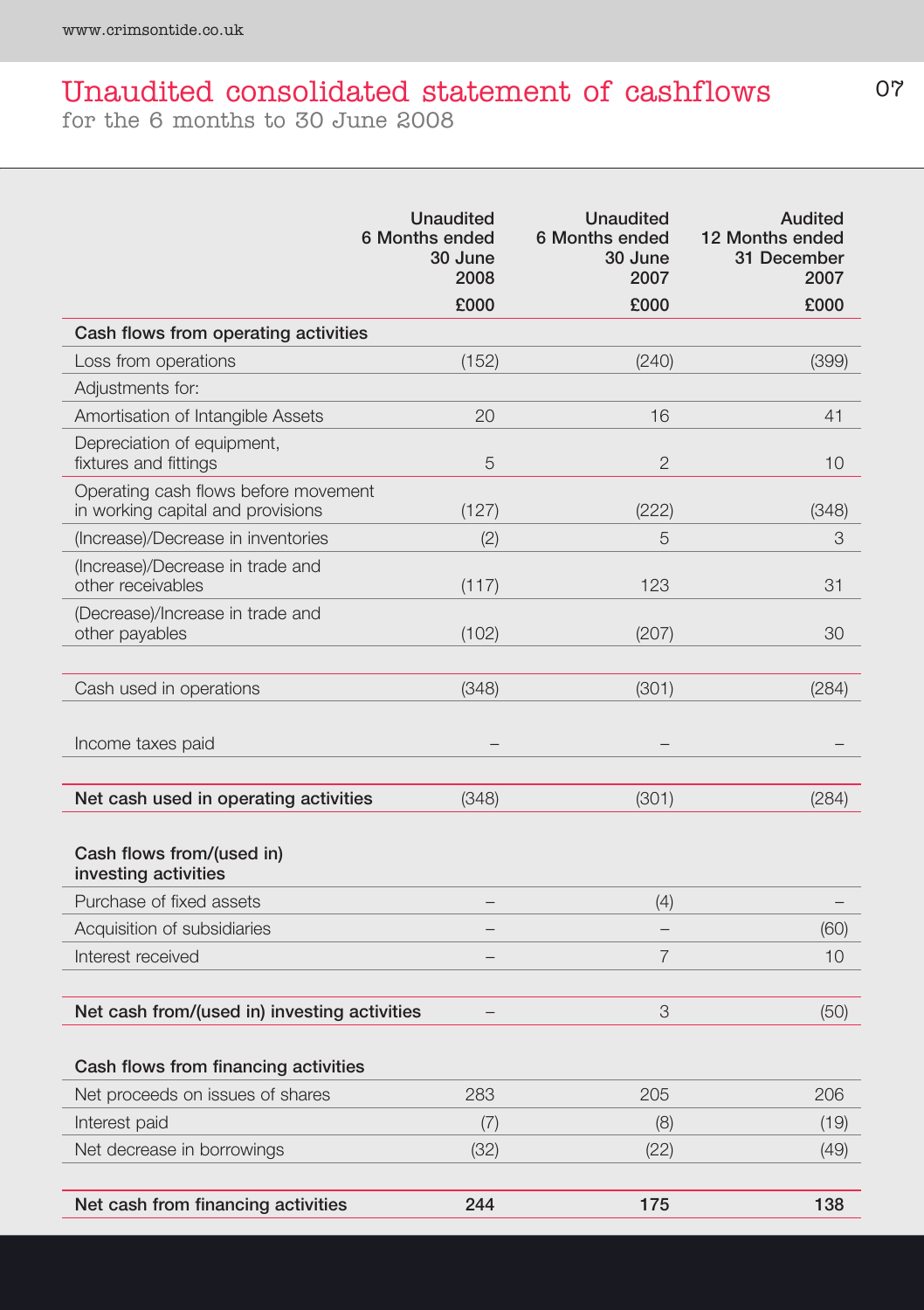### 08 Unaudited consolidated statement of cashflows for the 6 months to 30 June 2008 (continued)

| 6 Months ended                                          | Unaudited<br>30 June<br>2008 | Unaudited<br>6 Months ended<br>30 June<br>2007 | Audited<br>12 Months ended<br>31 December<br>2007 |  |
|---------------------------------------------------------|------------------------------|------------------------------------------------|---------------------------------------------------|--|
|                                                         | £000                         | £000                                           | £000                                              |  |
| Net decrease in cash and cash equivalents               | (104)                        | (123)                                          | (196)                                             |  |
| Net cash and cash equivalents<br>at beginning of period | 175                          | 371                                            | 371                                               |  |
| Net cash and cash equivalents<br>at end of period       | 71                           | 248                                            | 175                                               |  |

#### Notes to the Unaudited Interim Results for the 6 months ended 30 June 2008

#### 1. Basis of preparation of interim report

The information for the period ended 30 June 2008 does not constitute statutory accounts as defined in section 240 of the Companies Act 1985. It has been prepared in accordance with the accounting policies set out in, and is consistent with, the audited financial statements for the twelve months ended 31 December 2007. A copy of the statutory accounts for that period has been delivered to the Registrar of Companies. The auditor's report on those accounts was unqualified and did not contain statements under Section 237(2) or (3) of the Companies Act 1985.

#### 2. Loss per share

The calculation of the basic and diluted loss per share is based on the following data:

|                                                                                           | Unaudited<br>6 Months ended<br>30 June<br>2008 | Unaudited<br>6 Months ended<br>30 June<br>2007 | Audited<br>12 Months ended<br>31 December<br>2007 |
|-------------------------------------------------------------------------------------------|------------------------------------------------|------------------------------------------------|---------------------------------------------------|
| Earnings                                                                                  |                                                |                                                |                                                   |
| Reported loss (£000)                                                                      | (159)                                          | (241)                                          | (408)                                             |
| Reported loss per share (pence)                                                           | (0.05)                                         | (0.09)                                         | (0.14)                                            |
|                                                                                           |                                                |                                                |                                                   |
|                                                                                           | No. 000                                        | No. 000                                        | No. 000                                           |
| Weighted average number of ordinary shares:                                               |                                                |                                                |                                                   |
| Shares in issue at start of period                                                        | 290,940                                        | 279,899                                        | 279,899                                           |
| Effect of shares issued during the period                                                 | 4,682                                          | 1,537                                          | 6,314                                             |
| Weighted average number of ordinary shares<br>for the purpose of basic earnings per share | 295,622                                        | 281,436                                        | 286,213                                           |

Due to the Group's loss for the period, the diluted loss per share is the same as the basic loss per share.